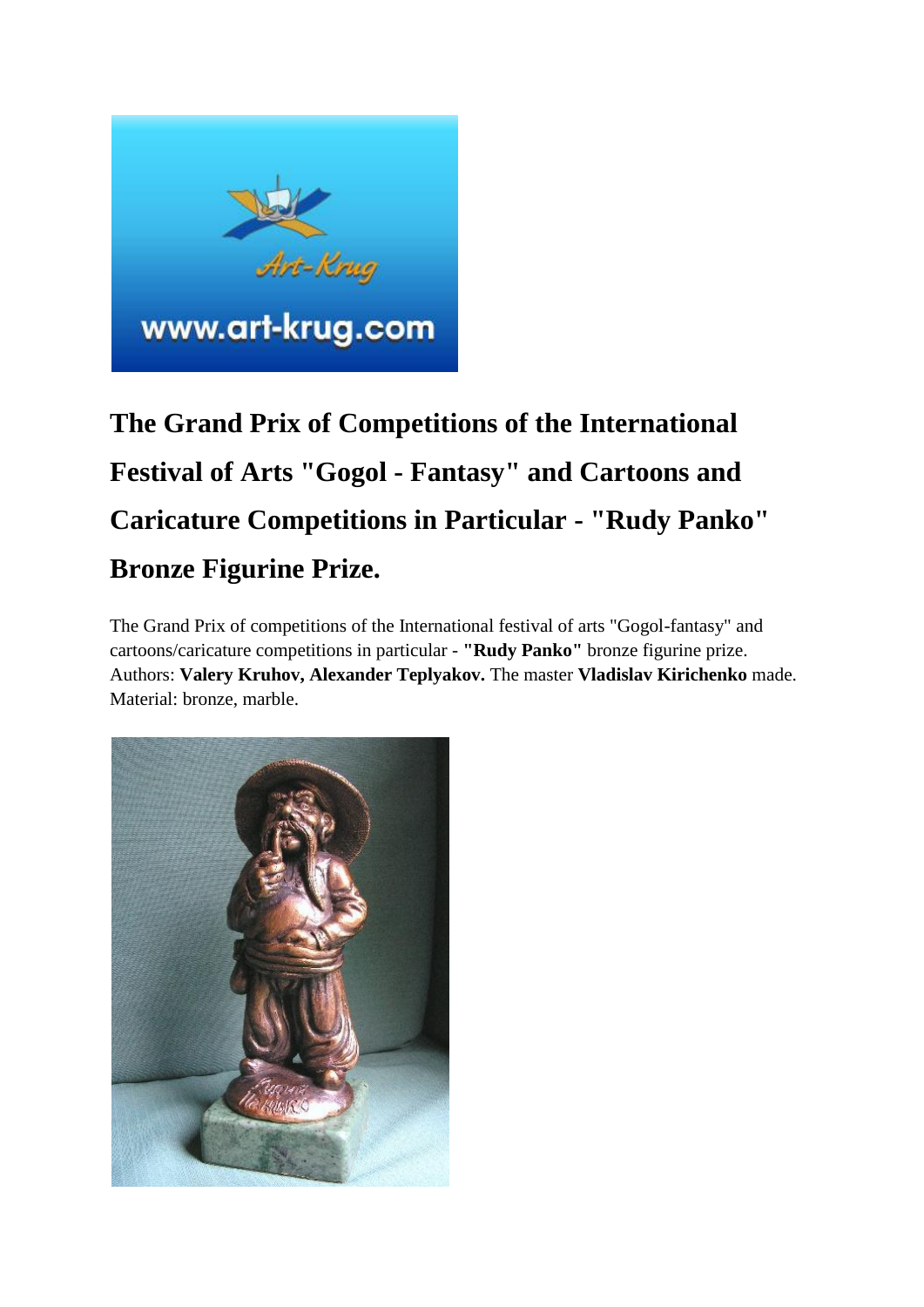# **The Results of the III International Competition of**

# **Cartoons and Caricatures "Ukrainian Choice. Ukraine – the European Union".**

The FIRST PRIZE and big "Rudoi Panko" bronze figurine was received by **Victor Holub** from Zdolbunov, Ukraine.

The Second place and small "Rudoi Panko" bronze figurine was received by **Sergei Tunin** from Moscow, Russia.

The Third place and "Rudy Panko" wooden figurine was received by **Valery Tarasenko** from Pskov, Russia.

Diplomas of Competition Gained:

- 1 . **Luís Paul**, Australia
- 2 . **Ivaylo Tsvetkov**, Bulgaria
- 3 . **Wlamir Rodriguez,** Brazil.
- 4 . J**in Xiao Xing**, China.
- 5 . **Zbignev Pishchako**, Poland.
- 6. **Tadeusz Krotos,** Poland

# Ukraine

- 1 . **Andrey Levchenko**, Poltava.
- 2 . **Dmitry Skazhenik**, Mariupol.
- 3 . **Filip Marushchak**, Kiev.
- 4 . **Oleg Loktev**, Zaporozhye.

# Russia

- 1 . **Victor Bogorad**,St.Petersburg.
- 2 . **Nikolay Rachkov**, Moscow.
- 3 . **Igor Smirnov,** Moscow.

Belarus

# 1 . **Oleg Gutsol**, Minsk.

Total catalog of a caricature and cartoons "Ukrainian choice. Ukraine -European Union" is prepared for printing. It will be sent to authors till July 1, 2014.In the catalog of a cartoons/caricatures of authors which passed in the first round of competition are selected. It is possible to order additional copies with an advance payment.

Advance payment conditions: <http://art-krug.com/Content/show/page/reklama>